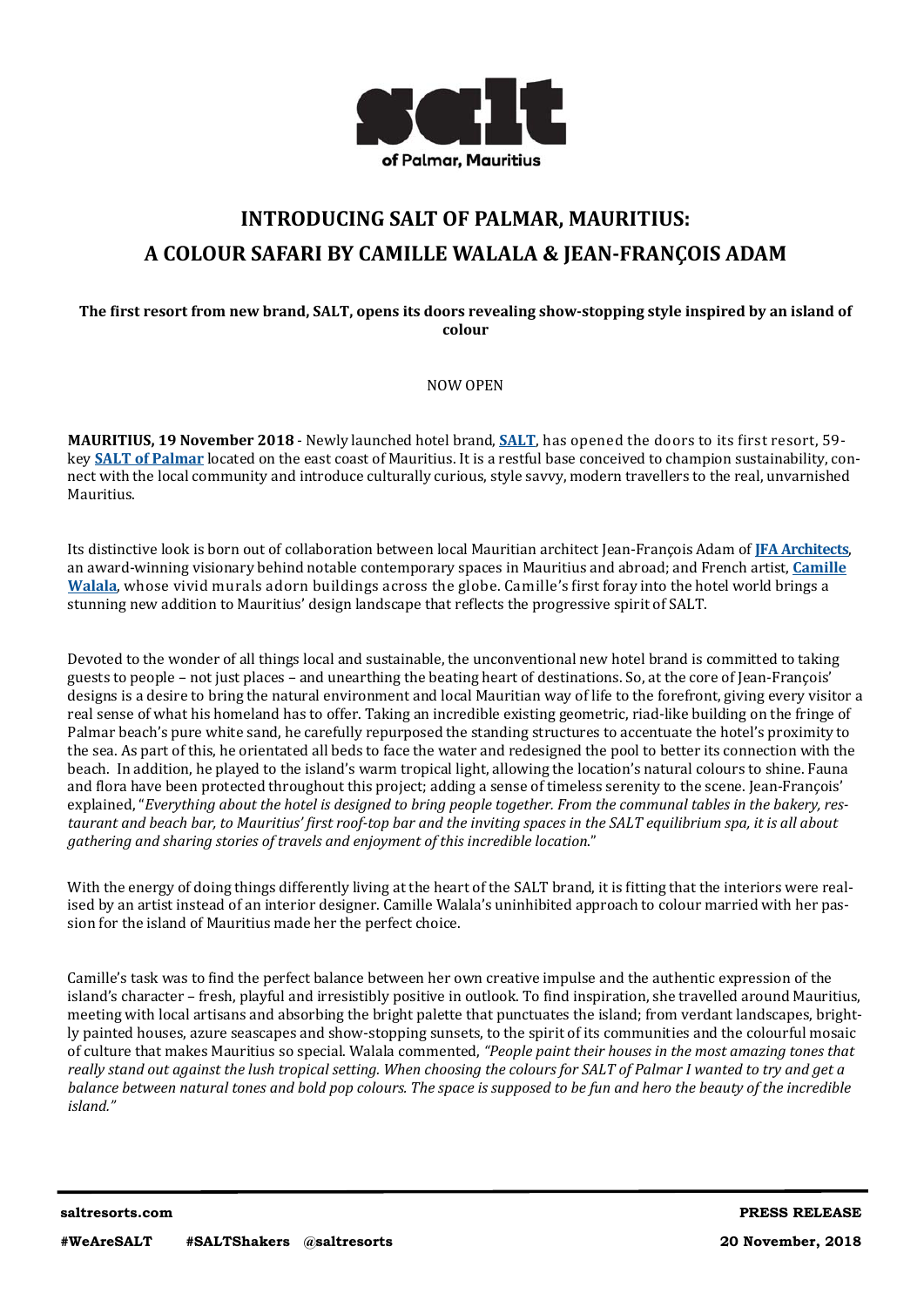

Paul Jones, CEO of The Lux Collective says "Camille Walala's relationship with colour is precisely the same as most Mauritians' - for both, colour is a vehicle for joy and a means of expressing positivity. She is the ideal artist for SALT of Palmar; I must have been in the hotel 100 times as it developed over the last few months but, whenever I see them, her designs still *make me feel happy."*

Detailing throughout the hotel is authentic, artisanal and unique. Local ceramicist Janine designed and crafted the hotel's tableware – a beautiful set of 950 individual pieces for SALT of Palmar; each one made entirely by hand. Janine shared. "I wanted to deliver something really special, so we worked with a specially formulated charcoal clay combined *with a grey glaze base to create an effect that showcases the Mauritian savoir-faire."*

With the support of Jean-François' and his team, Camille met an array of local characters, such as 74-year-old basket weaver Reotee Buleeram who has crafted the beautiful beach bags at SALT of Palmar. And father and son duo, Mawlabaccus and Said Moosbally, who are the masterminds behind the rattan ware chairs throughout the resort. The result is a showcase of local talent and an authentic expression of island style. Jean-François recalls, "*visiting artisan workshops* with Camille to collaborate on the intricate details was very special. These experiences were the most rewarding moments *of the project*." 

The culmination is a hotel that looks unlike any other on the island. Where most resorts take their own design template and transplant it into their setting, SALT has done the reverse, channelling the character of its surroundings to shape its look and feel. 

SALT of Palmar connects modern explorers with communities and their way of life, which makes for meaningful travel experiences. SALT guests have the opportunity to bond with locals via the Skill Swap programme, exchanging their time and talent with local producers, designers and artisans such as fisherman, potters, basket weavers and more. The food philosophy at the restaurant is fresh, local, homemade, home-grown, seasonal and zero-waste, with the majority of the produce coming from the SALT Farm that cultivates hydroponic fruit and vegetables (opening end of first quarter 2019) and local bio-farms. Recognising the strong connections between people, plate and planet, and the fact that food choices have a major impact on the environment and on the health of its guests, SALT is committed towards Good, Clean and Fair food. Whilst the resort's chefs are committed members of Slow Food International and part of Slow Food Chefs Alliance, SALT of Palmar is working closely with Earth Markets Mauritius, its local official representative. SALT adheres to Slow Food Travel promoting ecotourism and providing all our guests a culinary journey, full of stories, traditions, flavours and craftsmanship. Guests can also be confident that sustainability and environmental consciousness is at the core of the hotel. Simply by staying, they contribute to empowering local communities as the hotel sources everything it can locally, creates employment, and preserves the environment by going single-use plastic free, supporting biofarming and causing zero-waste.

All of this has positioned SALT of Palmar as a practising advocate of sustainability. Its partnership with **Positive Luxury** means that it proudly carries the butterfly mark awarded to brands that balance luxury with mindful, responsible actions. The team behind SALT ensure guests have truly luxurious stays in destinations they take real strides to protect.

# **To follow Camille's colour safari, please view our short ϐilm here**